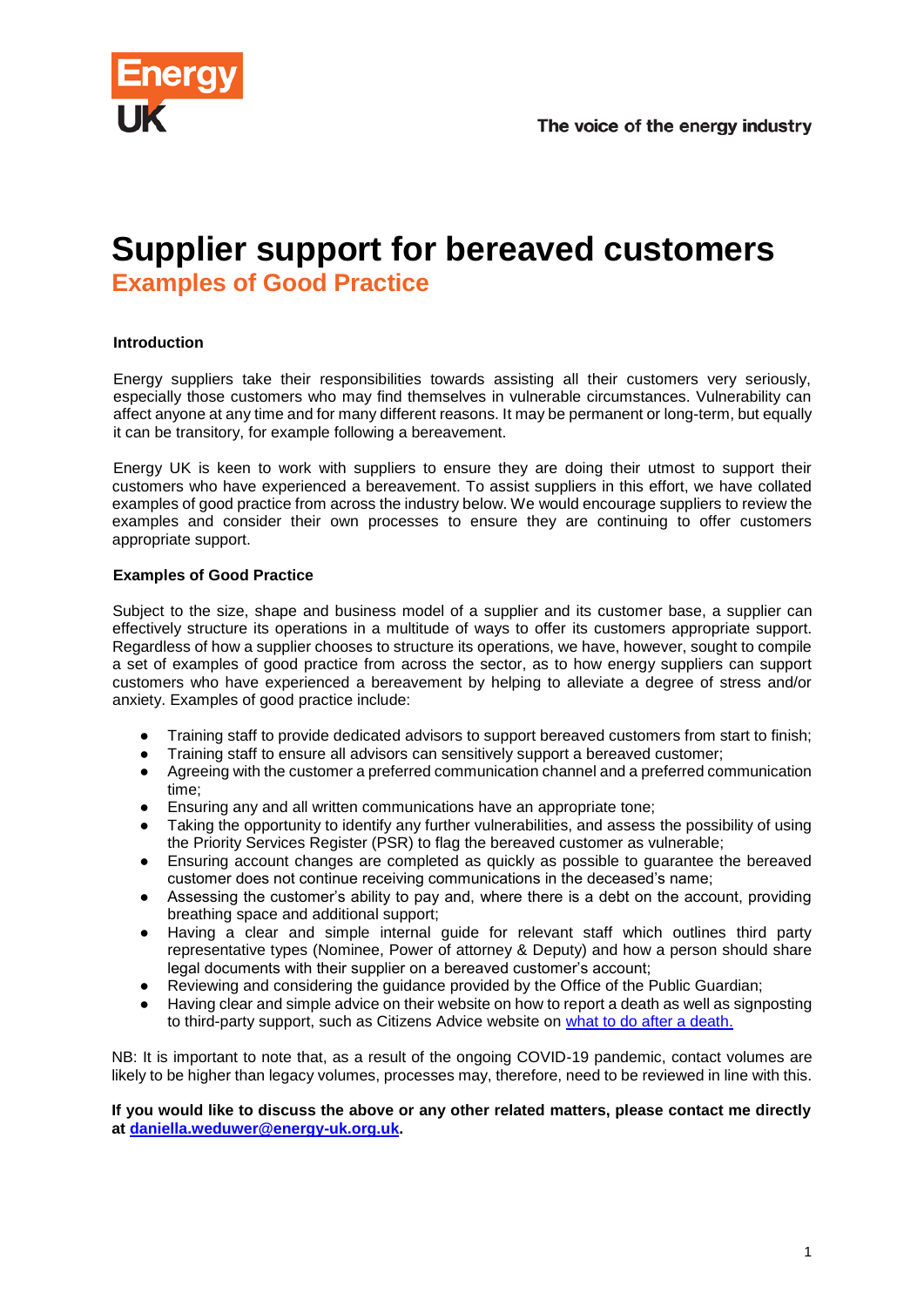# **Annex A Examples of Good Practice using Case Studies**

To inform the drafting of this document, Energy UK held a workshop in collaboration with Citizens Advice in June 2020 to discuss good practice with regards to handling bereavement. The workshop consisted of participants reviewing and discussing three case studies provided by Citizens Advice. The output of the workshop is captured below, with some additional comments from Citizens Advice and BEIS upon review.

### *Scenario 1*

*Sumiko's husband recently died with lots of debts. They owned their home jointly, but all the utilities were in his name and they were owed money at his death. She doesn't feel clear about whether she is now responsible for the debts or not. It all feels quite overwhelming for her to sort out right now, especially alongside funeral arrangements and costs.* 

#### *What could a supplier consider doing to help the customer?*

- Provide reassurance that the supply will continue and set a clear expectation of the next steps around her husband's utility debt,
- Explore additional breathing space for debt repayment and accounting for what the customer can afford in line with the Ability to Pay SLC;
- Ensure that customer service advisors are empathetic to the customer's situation;
- Explore the possibility of using the Priority Services Register to flag Sumiko as vulnerable. This will also ensure the DNO and GDN are informed of the customer's situation;
	- Temporary vulnerabilities, such as financial vulnerability and recently bereaved, are not included in the PSR needs codes therefore the appropriate code would be 32 "Temporary life change";
- Train advisors to ask the right questions to ensure they understand the customer's situation and build up her trust;
- Train advisors to signpost Sumiko to third-party support and advice (e.g. Citizens Advice).

#### *Scenario 2*

*Ian's father was in a care home for the last few years of his life. Ian owned a share of his home and was using his father's income to pay the household bills with his father's consent but no lasting power of attorney (LPA). His father owed a considerable amount in unpaid care home fees. Ian is on Universal Credit and can't afford legal advice. He is struggling, especially with not being able to access face to face support at the moment.* 

#### *What could a supplier consider doing to help the customer?*

- Ensure advisors show empathy towards the emotional and financial pressure the customer is under;
- Explore additional breathing space for debt repayment and accounting for what the customer can afford in line with the Ability to Pay SLC;
- Train advisors to have an open and honest conversation to determine if Ian needs help with issues other than energy bills;
- Train advisors to signpost Ian to appropriate third-party support (e.g. experts in power of attorney).

#### *Scenario 3*

*Amina's aunt and uncle have lived together for 40 years in a home built by her uncle. Her uncle has been ill for some time and he recently contracted COVID-19 and passed away. Amina's aunt has been dealing with the practicalities of the death and Amina, who lives nearby, has been supporting her. Amina contacted the supplier on her behalf to change the name on the account. They'd always paid quarterly and her aunt didn't want to change this but the supplier kept suggesting she move to paying monthly. Amina's aunt then received a letter welcoming her to her new home.*